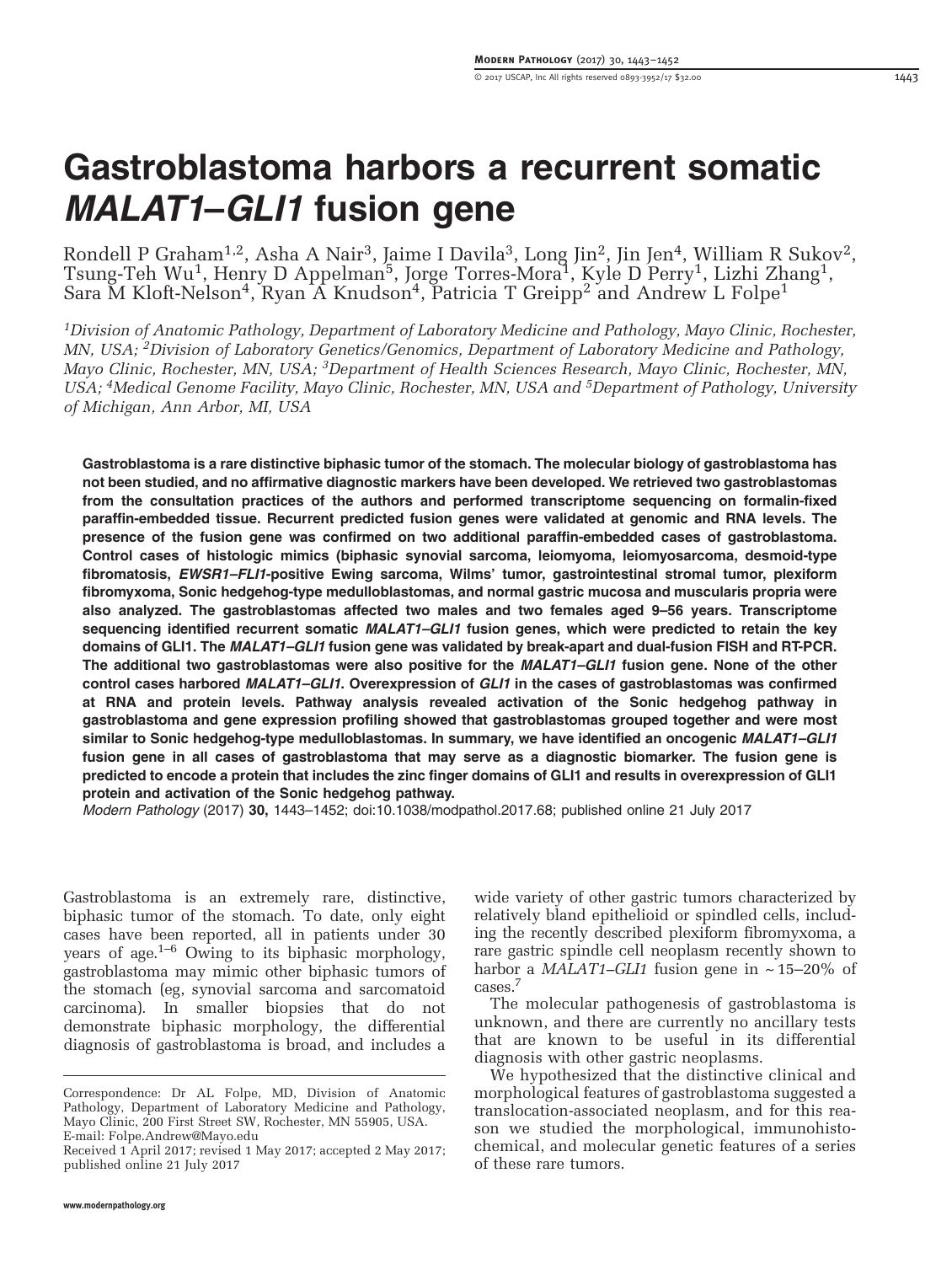# Materials and methods

# Cases

All available routinely stained slides, immunohistochemical studies, and formalin-fixed paraffinembedded tissue blocks from four cases of gastroblastoma were retrieved from our collective consultation files and re-reviewed by two of the authors (RPG and ALF). The clinicopathological features of two of these cases have been previously published (case nos. 1 and 3). $2,3$  Clinical information including patient age, sex, tumor size, metastases, and clinical follow-up was obtained whenever possible.

Formalin-fixed paraffin-embedded tissue blocks from cases of potential histologic mimics (controls) were also selected. The controls included the following: biphasic synovial sarcoma  $(n=7)$ ; leiomyoma  $(n=5)$ ; leiomyosarcoma  $(n=5)$ ; desmoid-type fibromatosis  $(n=5)$ ; *EWSR1–FLI1*-positive Ewing sarcoma  $(n=5)$ ; Wilms' tumor  $(n=2)$ ; plexiform fibromyxoma  $(n=2)$ ; gastrointestinal stromal tumor  $(n=2)$ ; and normal gastric muscularis propria  $(n=1)$ .

# RNA Sequencing

Global transcriptome sequencing was performed on formalin-fixed paraffin-embedded tissue from two gastroblastomas (case nos. 1 and 2) and one sample of randomly selected normal gastric muscularis propria. Total RNA libraries were prepared from each case (Illumina TruSeq RNA Access) and run on the Illumina High Seq-2000 for 101 bp paired-end reads. Gene expression counts were obtained using the MAP-RSeq v.2.0.0 workflow. MAP-RSeq consists of alignment with TopHat 2.0.12 against the human hg19 genome build and gene counts with the Subread package 1.4.4. Gene annotation files were obtained from Ensemble version 75. Gene counts were normalized using the reads per kilobase per million mapped reads approach. Differential expression analysis was performed using edgeR 2.6.2. Gene fusions were identified using TopHat-Fusion<sup>[8](#page-8-0)</sup> and RNA sequencing (RNASeq) quality was assessed with Fusion Sense.<sup>[9](#page-8-0)</sup>

# Pathway Analysis

Enriched canonical pathways for differentially expressed genes obtained from the RNASeq data were investigated using the Ingenuity pathway analysis software IPA (Ingenuity Systems, [www.](www.ingenuity.com) [ingenuity.com\)](www.ingenuity.com). Canonical pathways, biological functions, and networks were used for critical investigation of cancer-related pathways.

# Reverse Transcriptase-PCR and Fluorescence In Situ Hybridization

Reverse transcriptase-PCR (RT-PCR) and fluorescence in situ hybridization (FISH) were used to validate recurrent predicted fusion genes from RNASeq analysis at transcriptional and genomic levels, respectively, in all four cases. RT-PCR was performed on case nos. 1 and 2 as follows: 500 ng of RNA from formalin-fixed paraffin-embedded tissue was converted into cDNA in a  $20 \mu l$  of reaction volume using the iScript Select cDNA Synthesis kit (Bio-Rad Laboratories, Hercules, CA, USA). The MALAT1–GLI1 fusion genes (Genbank accession no.: MALAT1: NR\_002819.3; GLI1: NM\_005269.2) were validated using multispecific PCR primers. For case no. 1, the following primer sequences were utilized: 5′-AGGTTACTAAGATATTGCTTAGCGT-3′ (forward) and 5′-CAGACTTCAGCTTCCCCAGG-3′ (reverse). For case no. 2, primer sequences 5′-GGTT ACTAAGATATTGCTTAGCGTT-3′ (forward) and 5′-CCTGAGCTGAGGGAAATCAGG-3′ (reverse) were utilized. The housekeeping gene phosphoglycerokinase (PGK1; NM\_000291.3) was amplified along with *MALAT1–GLI1* fusion transcripts to check for the RNA quality, using a primer set 5′-CAGTTTGGAGCT CCTGGAAG-3′ (forward) and 5′-CTGGCACTGCATCT CTTGGCC-3′ (reverse). PCR was carried out in a  $25 \mu$ l final reaction volume containing  $2 \mu$ l of cDNA template using the conditions previously reported by our group[.10](#page-8-0) After amplification, the PCR products were visualized by  $3\%$  agarose gel electrophoresis. No reverse transcriptase in RT reaction was used as negative control. All positive RT-PCR products were confirmed by Sanger sequencing.

FISH was done for the rearrangement of the MALAT1 locus, the GLI1 locus, and the fusion of MALAT1–GLI1 using lab-developed protocols at the Mayo Clinic. MALAT1 break-apart (BAP) and MALAT1–GLI1 dual-fusion FISH (D-FISH) were done on all four gastroblastomas and both plexiform fibromyxomas. GLI1 BAP FISH was done on all four gastroblastomas and all controls.

For MALAT1 BAP FISH, human bacterial artificial chromosomes (BACs) flanking the MALAT1 locus were identified using the University of California Santa Cruz February 2009 Assembly hg19. The 5′-MALAT1 clones (RP11-399J13, RP11-251P4, and RP11-436C17) were labeled by nick translation with Spectrum Green dUTP (Abbott Molecular/Vysis Products, IL) and the 3′-MALAT1 clones (RP11-472D14 and RP11-263H6) were labeled with Spectrum Orange dUTP (Abbott Molecular/Vysis Products). Labeled clones were combined to create a dual-color BAP probe set.

For GLI1 BAP FISH, human BACs flanking the GLI1 locus were identified in a similar manner to the above. The 5′-GLI1 clones (RP11-57K19, RP11- 756H6, and WI2-684I4) were labeled as above with Spectrum Orange dUTP (Abbott Molecular/Vysis Products) and the 3′-GLI1 clones (WI2-2018I10, WI2-1865J18, and RP11-571M6) were labeled with Spectrum Green dUTP (Abbott Molecular/Vysis Products). Labeled clones were combined to create a dual-color BAP probe set.

For MALAT1–GLI1 D-FISH, human BACs spanning both the MALAT1 and GLI1 loci were identified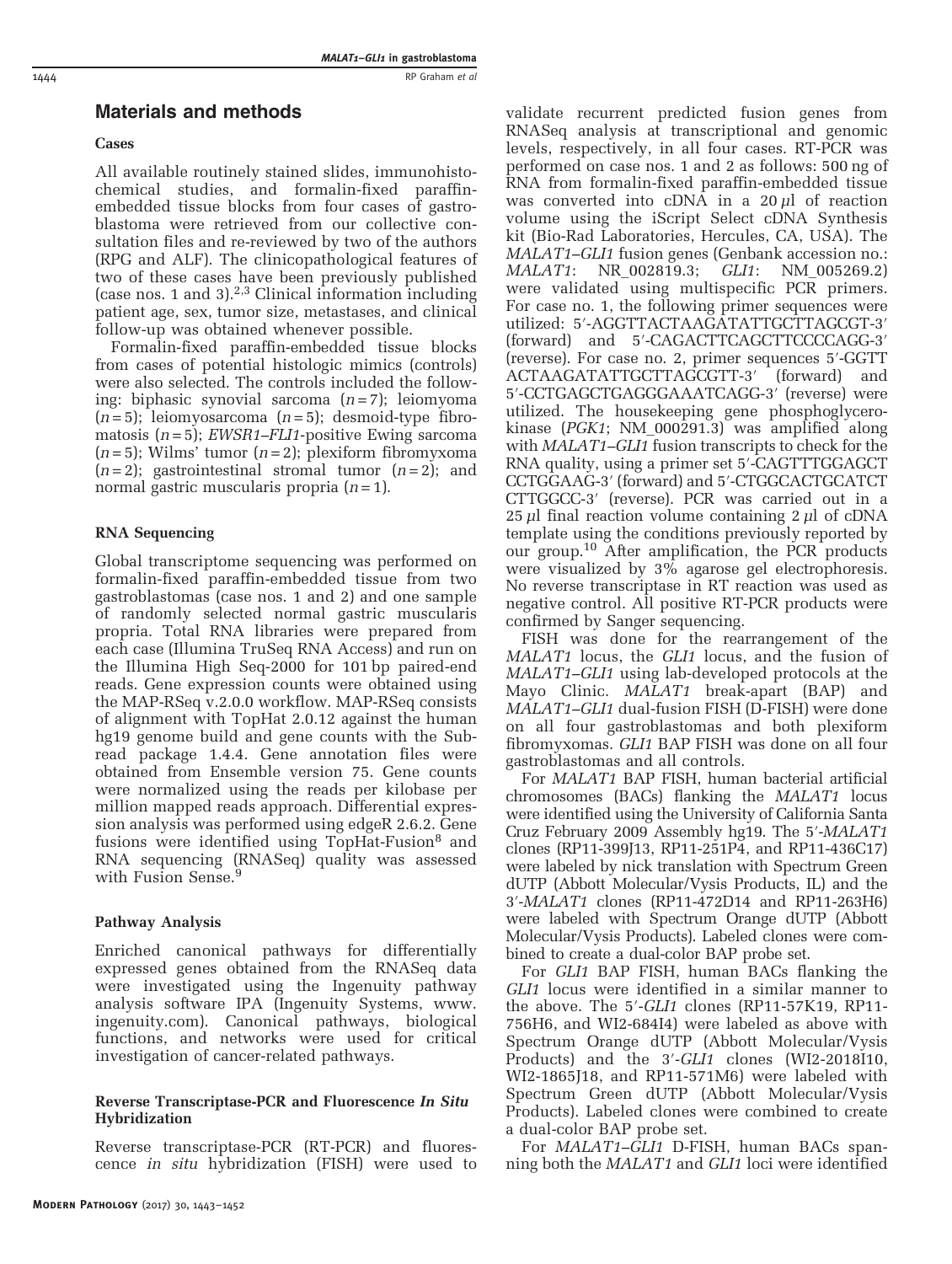similar to the above. The MALAT1 clones (RP11-1104L6 and RP11-472D15) were labeled by with Spectrum Orange dUTP Vysis Products) and the GLI1 clones (RP11-57K19, RP11-258J5, and RP11-181L23) were labeled with Spectrum Green dUTP (Abbott Molecular/Vysis Products). Labeled clones were combined to create a D-FISH probe set.

Each probe set (MALAT1 BAP, GLI1 BAP, and MALAT1–GLI1 D-FISH) was applied to individual  $5 \mu m$  formalin-fixed paraffin-embedded unstained slides, hybridized, and washed according to a previously published FISH protocol.[11](#page-8-0)

# Gene Expression Profiling

Gene expression profiling was performed on RNA derived from formalin-fixed paraffin-embedded tissue of case nos. 1 and 2 of gastroblastoma along with six leiomyomata, three desmoid-type fibromatosis, three Sonic hedgehog-type medulloblastomas, two biphasic synovial sarcomas, two Wilms' tumors, and two plexiform fibromyxomas as controls. Transcriptome profiles were measured using Affymetrix Human Transcriptome Array 2.0 ([http://www.affy](http://www.affymetrix.com) [metrix.com](http://www.affymetrix.com)). Gene-level normalization and signal summarization were done using the Affymetrix Expression Console (Affymetrix). To study the proximity of tumors on the basis of their expression profiles, probes with the highest variance across all tumors were first selected. Next, unsupervised hierarchical clustering was performed on the normalized data using heatmap.2 using euclidean distance and ward.D2 linkage metrics.

# Immunohistochemistry

GLI1 immunohistochemistry was performed on  $5 \mu m$ unstained sections of four cases of gastroblastoma, two examples of Sonic Hedgehog-type medulloblastoma, and the following controls: seven biphasic synovial sarcomas; five desmoid-type fibromatosis; five leiomyomas; five leiomyosarcomas; five Ewing sarcomas, two Wilms' tumors, and two plexiform fibromyxomas using clone C-1 (Santa Cruz Biotechnology, Dallas, TX, USA), dilution 1:50 and EDTA antigen retrieval for 20 min. Antibody incubation and detection for GLI1 were done on the Leica BOND RX staining platform (pre-treatment BOND ER 2) with detection using a Leica BOND Refine Polymer Detection System, DS9800 (Leica Biosystems). Normal cerebellum and normal liver were used as positive and negative controls, respectively.

# **Results**

## Clinical Features

Table 1 summarizes the clinicopathological features of the cases in this study. The gastroblastomas arose in two males and two females aged 9–56 years (mean  $30 \pm 19$  years). The tumors were centered in the stomach with three cases involving the antrum. In two patients, metastases were present at the time of consultation. The metastases involved a perigastric lymph node, peritoneum, liver, and urinary bladder in one case (case no. 1) and the liver in the other case (case no. 4). Three cases were resection specimens and the fourth (case no. 4) was a needle biopsy from the stomach.

#### Histologic and Immunohistochemical Features

Histologically, all tumors displayed biphasic morphology. Two cases showed relatively even proportions of epithelial and spindled elements, whereas the other two cases were composed largely of epithelial cells. The epithelial elements of all tumors were composed of nests of uniform epithelioid cells with scant amounts of pale eosinophilic cytoplasm and round to oval, normochromic nuclei. Within these tumor nests, rosette-like structures with central eosinophilic material were frequently present. The spindle cell component was characterized by bland, elongated, slender cells separated by a loose myxoid matrix, creating a reticular appearance. Mitotic figures were occasionally seen and were normal in appearance ([Figure 1a](#page-3-0)–f). Histologic sections from a lymph node metastasis were available for case no. 1, and showed features similar to the primary tumor ([Figure 1b\)](#page-3-0). The metastatic lesions for case no. 4 were radiographically noted, but not biopsied.

[Table 2](#page-4-0) summarizes the immunohistochemical results. The epithelial component was positive for pan-keratins AE1/AE3 or OSCAR in all cases and was consistently negative for chromogranin and synaptophysin. The spindle component was positive

Table 1 Summary of the clinical characteristics of the cases of gastroblastoma

| Case   | Age      | Sex    | Specimen type          | Tumor size (cm) | Metastases                          | Follow-up (mos) | Status             |
|--------|----------|--------|------------------------|-----------------|-------------------------------------|-----------------|--------------------|
| 2      | 28<br>27 | М<br>М | Resection<br>Resection | 3.8             | Lymph node, liver, peritoneum<br>No | N/A<br>12       | N/A<br><b>ANED</b> |
| 3<br>4 | 56       | M      | Resection<br>Needle Bx | 9.0<br>4.0      | No<br>Liver                         | 93<br>N/A       | <b>ANED</b><br>N/A |

Abbreviations: ANED: alive no evidence of disease; N/A: not available.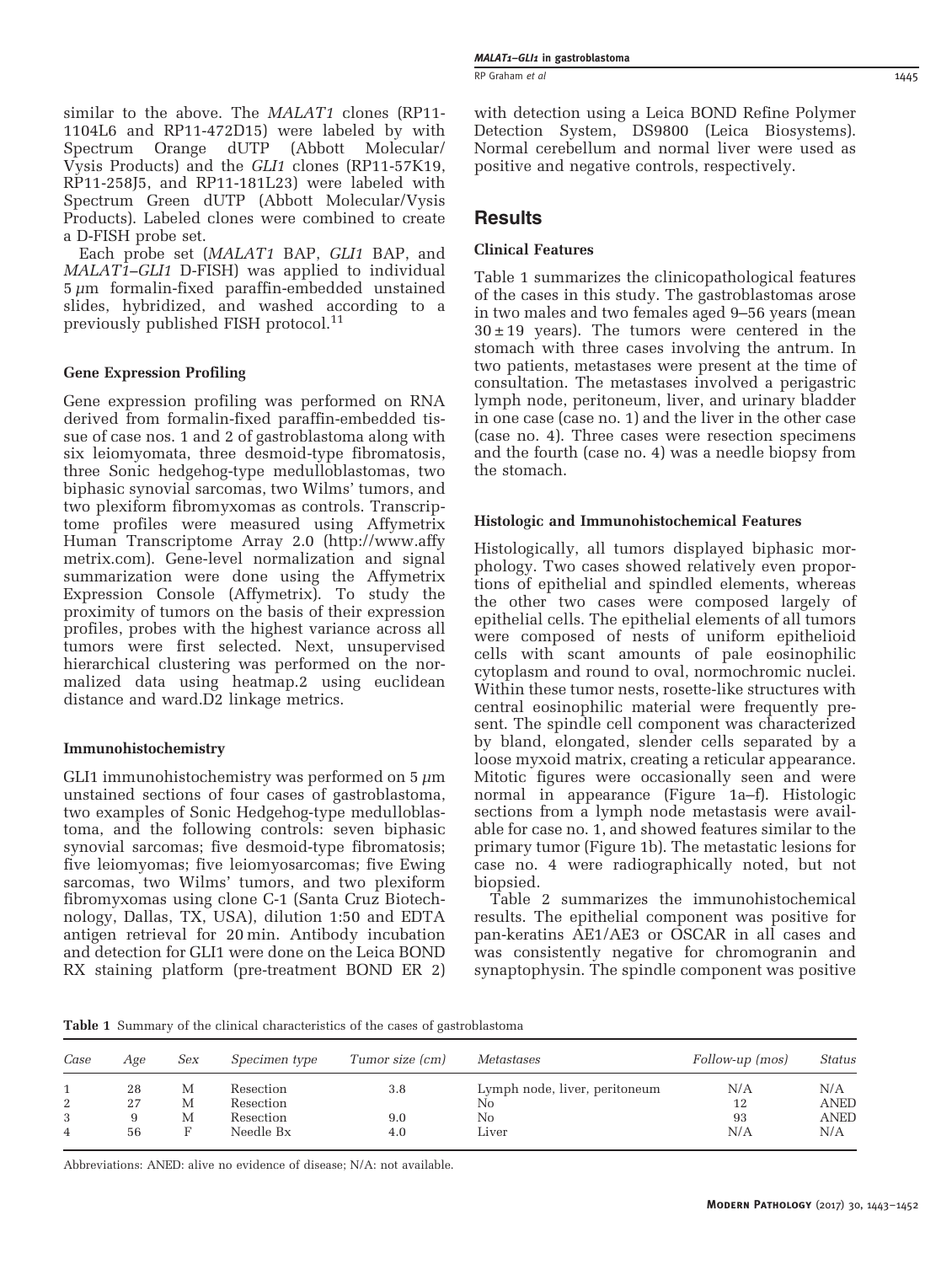<span id="page-3-0"></span>

Figure 1 (a) Gastroblastoma showing a nested multinodular growth pattern. (b) Lymph node metastasis from a gastroblastoma (case 1). (c) Areas resembling rosette-like structures may be seen in gastroblastoma as shown in this figure. (d) A biphasic growth pattern as shown in this panel is the most characteristic pattern of gastroblastoma (case 2). (e) The epithelial component is composed of nests of small blandappearing cells. (f) The spindle component of gastroblastoma often shows a reticular pattern and similar to the epithelial component is bland appearing.

for vimentin in both cases where this marker was used. One case showed patchy smooth muscle actin expression but smooth muscle actin was negative in two other cases.

#### RNA Sequencing

RNA sequencing (RNASeq) followed by fusion gene analysis identified a recurrent, fusion of MALAT1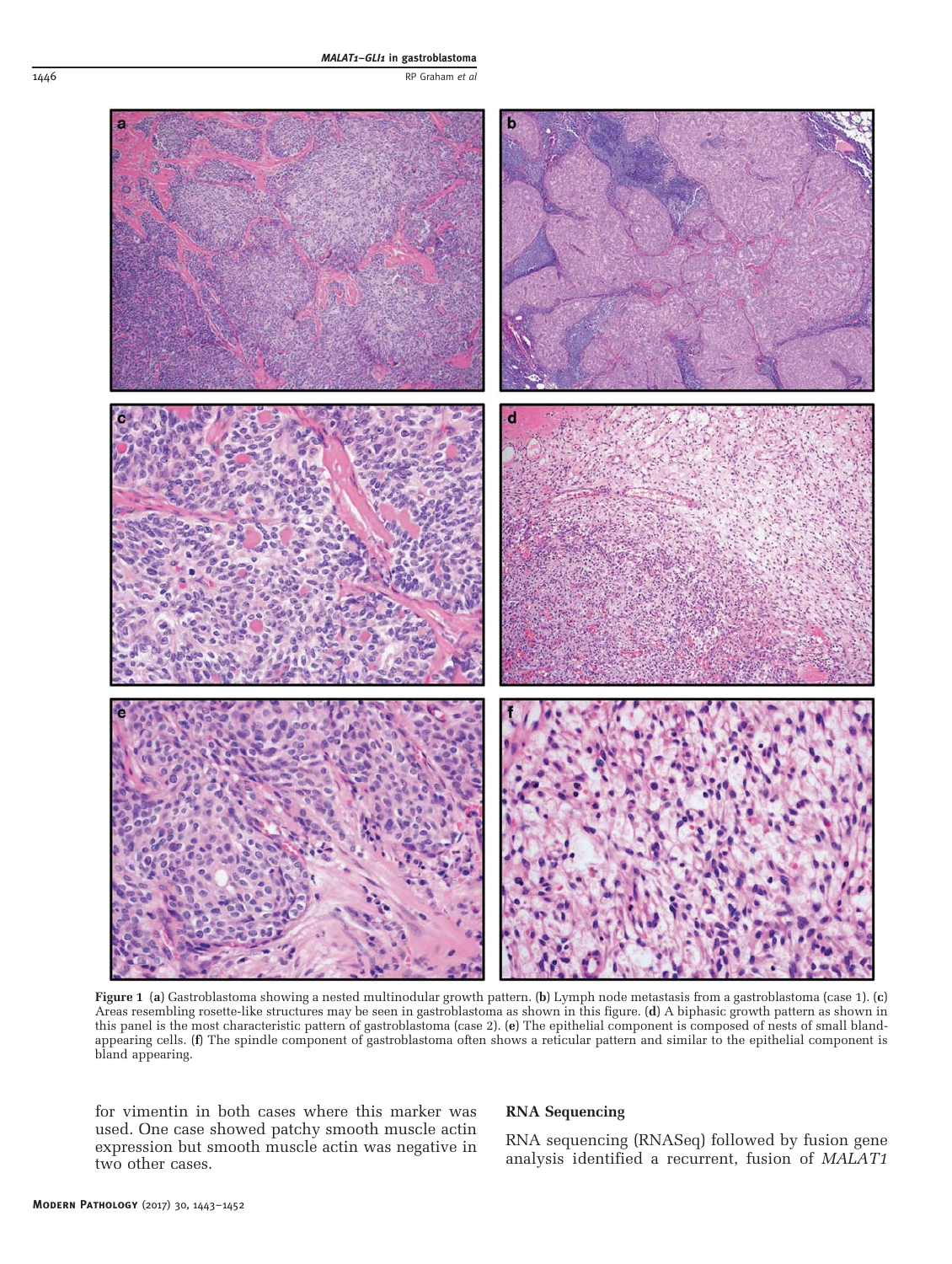Case Positive immunohistochemistry results Negative immunohistochemistry results 1 AE1/AE3<sup>e</sup>, CD56<sup>e</sup>, NSE<sup>e</sup>, low Ki-67 (~10%) Chromogranin, synaptophysin, CEA, TTF-1, PLAP, CD30, AFP, HCG<br>2 AE1/AE3<sup>e</sup>, patchy SMA<sup>s</sup> Chromogranin, synpatophysin, KIT, DOG1, desmin, S100, melan-A, Chromogranin, synpatophysin, KIT, DOG1, desmin, S100, melan-A, SOX10, TLE-1, CD99, keratin 5/6 3 AE1/AE3<sup>e</sup>, focal CD10<sup>s</sup>, KIT, CD56<sup>e</sup>, vimentins Chromogranin, synaptophysin, NSE, desmin, SMA, calretinin, inhibin, KRT 34βE12, CD34 4 Patchy OSCAR<sup>e</sup>, low Ki-67  $(\sim 10\%)$ , vimentins KRT 34βE12, KRT7, KRT 20, CDX2, chromogranin, synaptophysin, CD34, CD99, KIT, DOG1, calretinin, WT1, SMA, desmin, EMA, MOC31, melan-A, HMB-45, pCEA

<span id="page-4-0"></span>Table 2 Summary of the immunohistochemical results of the cases of gastroblastoma

Immunohistochemical markers apply to both epithelial and spindle cell components unless denoted as follows:

erefers to positive expression in the epithelial component only.

s refers to positive expression in the spindle cell component only.

and GLI1 in both cases (case nos. 1 and 2). No other fusion genes were identified. In case no. 1, MALAT1 exon 1 was fused to GLI1 intron 5 to exon 12, and in case no. 2, MALAT1 exon 1 was fused to GLI1 exons 5–12 (Supplementary Figure 1). In both cases, a novel transcription start site is created at GLI1 exon 6. A reciprocal GLI1–MALAT1 fusion gene was identified in both analyzed cases but both reciprocal GLI1–MALAT1 transcripts included premature stop codons. No fusion genes were identified in the normal gastric wall control evaluated by RNASeq. A table showing the quality metrics of RNASeq is included in the Supplementary Data (Supplementary Table 1).

#### Reverse Transcriptase-PCR

RT-PCR confirmed the presence of the MALAT1– GLI1 fusion transcript in both case nos. 1 and 2 of gastroblastoma ([Figure 2a\)](#page-5-0). The lymph node metastasis from case no. 1 was also positive for the MALAT1–GLI fusion transcript. Sanger sequencing of the cDNA from case nos. 1 and 2 confirmed fusion of MALAT1 to GLI1 ([Figure 2b](#page-5-0)). RT-PCR failed for cases 3 and 4, owing to nucleic acid degradation as evidenced by lack of amplification of the internal control PGK.

# Fluorescence In Situ Hybridization

MALAT1 BAP, GLI1 BAP, and MALAT1–GLI1 D-FISH were positive for rearrangement of the MALAT1 and GLI1 loci and fusion of the MALAT1 and GLI1 loci, respectively, in all four studied cases ([Figure 3a and b\)](#page-6-0) in both the epithelial and spindle cell components.

# RT-PCR and FISH Results in Morphological Mimics

Potential histologic mimics, including seven biphasic synovial sarcomas, two gastrointestinal stromal tumors, five leiomyomas, five leiomyosarcomas, five desmoid-type fibromatoses, five Ewing sarcomas, two Wilms' tumors, and two plexiform fibromyxomas

were also studied by RT-PCR and FISH. One plexiform fibromyxoma was positive for MALAT1 rearrangement but negative for GLI1 rearrangement and MALAT1–GLI1 D-FISH (data not shown). The other plexiform fibromyxoma was negative for each of the FISH strategies. All of the other controls were negative for MALAT1–GLI1 by RT-PCR and were negative for GLI1 BAP FISH.

# RNASeq Analysis

By RNASeq analysis of case nos. 1 and 2, *GLI1* and its known target genes PTCH1, SOX2, VEGFA, and CCND1 were differentially overexpressed in gastroblastoma with a greater than eightfold change  $(P<0.004$  for each) compared to normal gastric muscularis propria (Supplementary Table 2). This indicates that the MALAT1–GLI1 fusion transcript results in the expression of GLI1. Pathway analysis on these cases looking at differentially expressed genes showing a greater than threefold change and a false discovery rate  $< 0.05$  from this data set identified upregulation of the Sonic hedgehog pathway (including GLI1, HHIP, PTCH1, and PTCH2) in the tumor cells of gastroblastoma  $(P=0.013)$  and downregulation of the protein kinase A pathway, an antagonist of Sonic hedgehog pathway signaling  $(P = 4.57 \times 10^{-8})$ .

#### GLI1 Immunohistochemistry

We confirmed GLI1 overexpression by immunohistochemistry, showing that GLI1 was strongly and diffusely positive in a nuclear and cytoplasmic pattern in three of three cases of gastroblastoma ([Figure 4\)](#page-6-0). Because of our finding of upregulation of the Sonic Hedgehog pathway in gastroblastoma (above), we also studied two cases of Sonic Hedgehog-type medulloblastomas, both of which were also diffusely positive. The remaining controls (seven synovial sarcomas, five desmoid-type fibromatoses, five leiomyomas, five leiomyosarcomas, five Ewing sarcomas, two Wilms' tumors, and two plexiform fibromyxomas) were negative. Review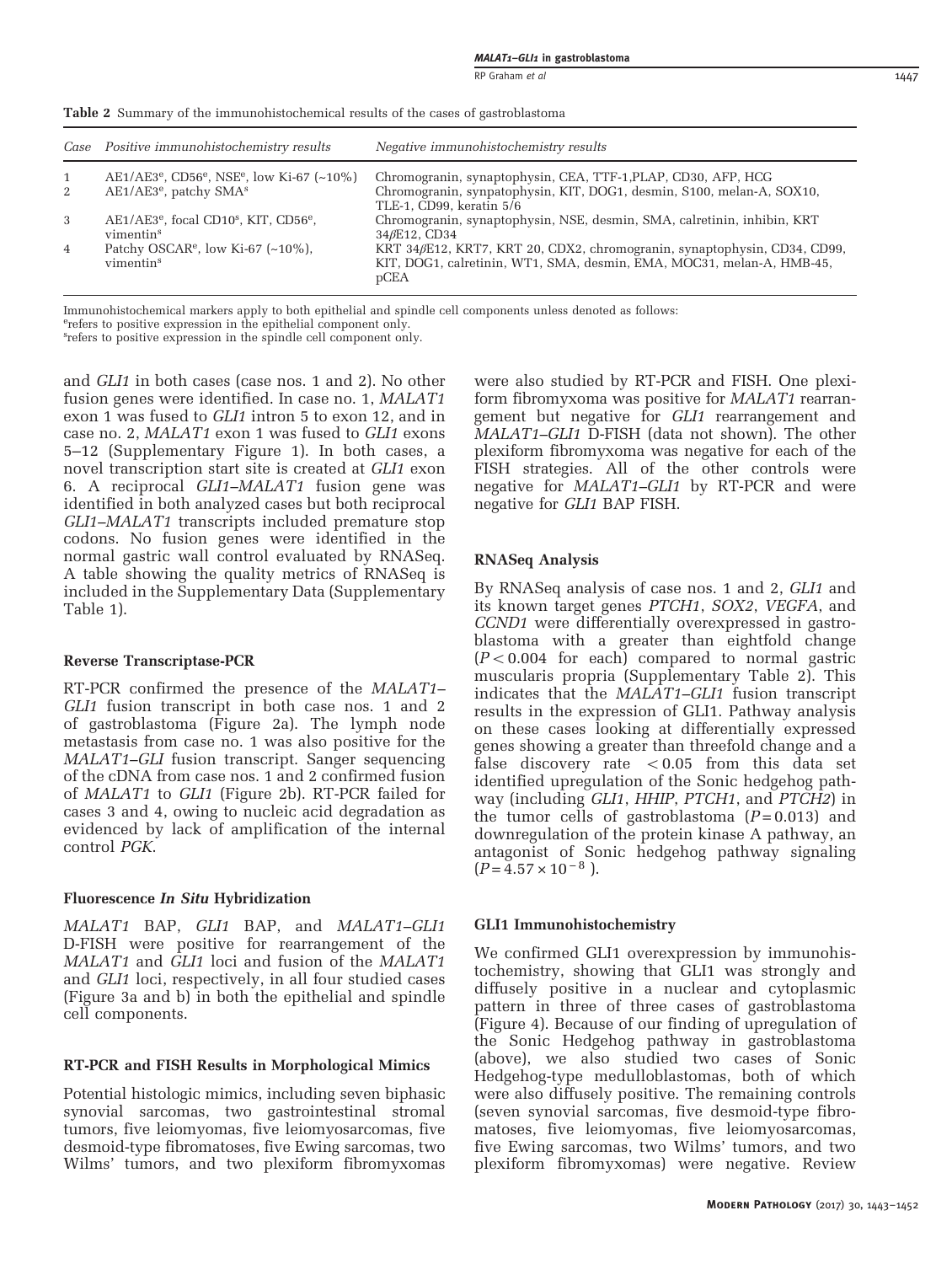<span id="page-5-0"></span>

Figure 2 (a) RT-PCR-confirmed MALAT1-GLI1 fusion transcript in this case of gastroblastoma, and (b) sequencing of the cDNA-confirmed fusion of MALAT1 to GLI1.

of expression data from 369 gastric carcinomas in The Cancer Genome Atlas (TCGA)<sup>[12](#page-8-0)</sup> revealed two cases  $(<1%)$  with overexpression of *GLI1*. This affirms that GLI1 IHC may be a useful screen for gastroblastoma.

#### Gene Expression Profiling

Gene expression profiling was successfully performed in formalin-fixed paraffin-embedded tissue from two of three gastroblastomas, three desmoidtype fibromatosis, five leiomyomas, two plexiform fibromyxomas, two biphasic synovial sarcomas, two Wilms' tumors, and three Sonic Hedgehog-type medulloblastomas. Unsupervised clustering of the expression data showed the gastroblastomas to cluster together, and to show the greatest similarity to Sonic Hedgehog-type medulloblastomas. Both of these tumor types were distinct from the other studied tumors, including the plexiform fibromyxomas ([Figure 5\)](#page-7-0).

# **Discussion**

In 2009, Miettinen et  $al$ <sup>[1](#page-8-0)</sup> described a novel biphasic gastric neoplasm of young adults, termed 'gastroblastoma'. The morphological features of these tumors varied little from case to case, and were essentially identical to those of the tumors in the present series. Although little has been previously

known about the molecular genetic pathogenesis of gastroblastoma, the results of our study confirm the existence of gastroblastoma as a distinct entity, and show that they represent translocation-associated tumors, characterized by the presence of a somatic, recurrent, oncogenic MALAT1–GLI1 fusion gene. With the exception of plexiform fibromyxoma (discussed in greater detail below), this fusion gene appears to be specific to gastroblastoma, as we did not identify it in any other studied tumor, and as it has not been previously identified in any of the 369 gastric carcinomas by evaluated by RNASeq and reported in TCGA.[12,13](#page-8-0) It would thus seem that detection of MALAT1–GLI1 fusion gene by D-FISH would be very valuable ancillary test for the confident diagnosis of gastroblastoma.

Our data also suggest that immunohistochemistry for GLI1 may be useful for the diagnosis of gastroblastoma, as this protein is consistently expressed in gastroblastoma but not potential morphological mimics. The immunophenotype of gastroblastoma is otherwise nonspecific, typically consisting chiefly of keratin and CD56 expression in the epithelial component, and vimentin, smooth muscle actin, and/ or CD10 expression in the spindled cells.

MALAT1, previously called Alpha, is a long non-coding RNA and is not translated to protein.<sup>[14](#page-8-0)</sup> It is however highly expressed in the nucleus of most cells.[14](#page-8-0) Its translocation to GLI1 is expected to drive overexpression of GLI1. Our data confirm this, with GLI1 mRNA and protein overexpression in all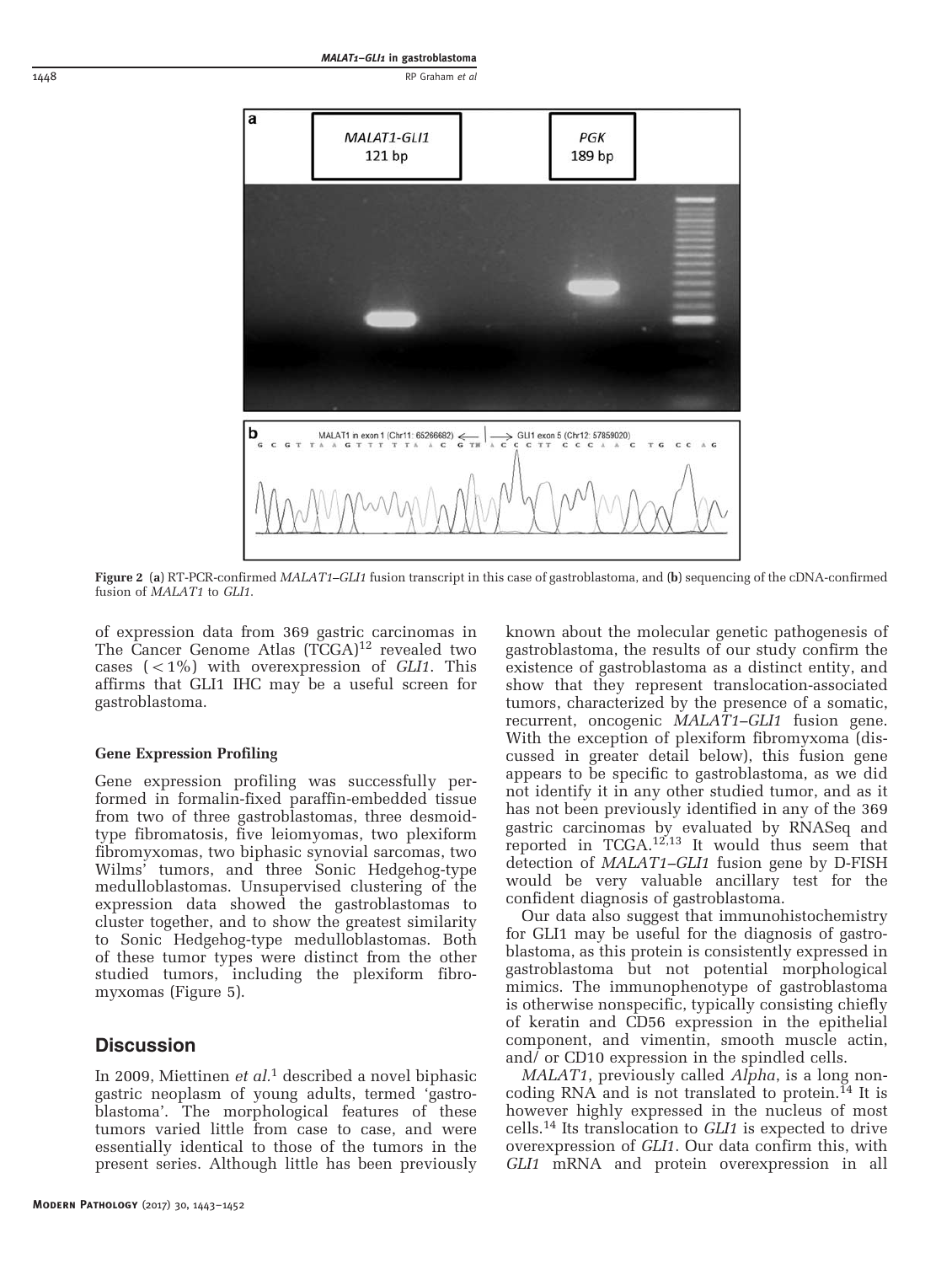<span id="page-6-0"></span>

Figure 3 (a) GLI1 break-apart FISH was positive in four of four cases of gastroblastoma as shown in this panel by separation of red and green signals with one intact fusion signal (yellow) in the tumor nuclei. (b) MALAT1–GLI1 dual-fusion FISH was also positive in four of four cases of gastroblastoma as shown by fusion (overlapping) of red and green signals to give rise to yellow signals. The resulting signal pattern includes two fusion signals along with separate red and green signals.

studied cases of gastroblastoma. Our data suggest that this overexpressed GLI1 is functional (ie, transcriptionally active), as evidenced by overexpression of several of its known downstream targets with key roles in tumorigenesis— $PTCH1, ^{15-17}$  $PTCH1, ^{15-17}$  $PTCH1, ^{15-17}$  SOX2, $^{18}$  $^{18}$  $^{18}$  VEGFA $^{\rm 19}$  $^{\rm 19}$  $^{\rm 19}$  and CCND1.[20](#page-8-0) PTCH1 is involved in cell proliferation and organization,  $2^{1,22}$  SOX2 is a pro-proliferative protein involved in cellular pluripotency,[23,24](#page-8-0) VEGFA is a pro-angiogenic molecule[,25](#page-8-0) and CCND1 is involved in the cell cycle[.26](#page-8-0)

GLI1 is a key protein in the Sonic Hedgehog pathway,[27](#page-8-0) and pathway analysis demonstrated upregulation of the Sonic Hedgehog pathway and downregulation of the Sonic Hedgehog antagonistic protein kinase A pathway<sup>[27](#page-8-0)</sup> in our cases of gastroblastoma. The similarity of the gene expression profile of gastroblastoma to Sonic Hedgehog-type medulloblastoma is consistent with these observations. Taken together, these data raise the intriguing



Figure 4 (a) Epithelial and spindled areas in this example of gastroblastoma are shown (case 3). (b) Both components show strong and diffuse nuclear and cytoplasmic expression of GLI1 protein.

possibility that Sonic Hedgehog pathway inhibitors may be effective targeted forms of therapy in patients with locally advanced or metastatic disease.

Both of the MALAT1–GLI1 fusion gene structures in our cases of gastroblastoma include GLI1 exons 6–12 and a novel transcription start site in exon 6. The DNA-binding zinc finger domains of GLI1 are encoded by exons 7–10 and the transactivation domain is encoded by exon 12. As such, the key domains of GLI1 are retained in the novel fusion gene (Supplementary Figure).

Plexiform fibromyxoma is another recently described, rare gastric tumor that usually occurs in young patients, and is known to harbor the MALAT1– GLI1 fusion gene in a subset of cases.<sup>7</sup> The structure of the MALAT1–GLI1 fusion gene reported in the subset of plexiform fibromyxoma is the same as that seen in gastroblastoma[.7](#page-8-0) The fusion gene is believed to have the same functional consequence in both tumor types where it is present. This, of course, raises the question of whether gastroblastoma and plexiform fibromyxoma represent related entities, or even possibly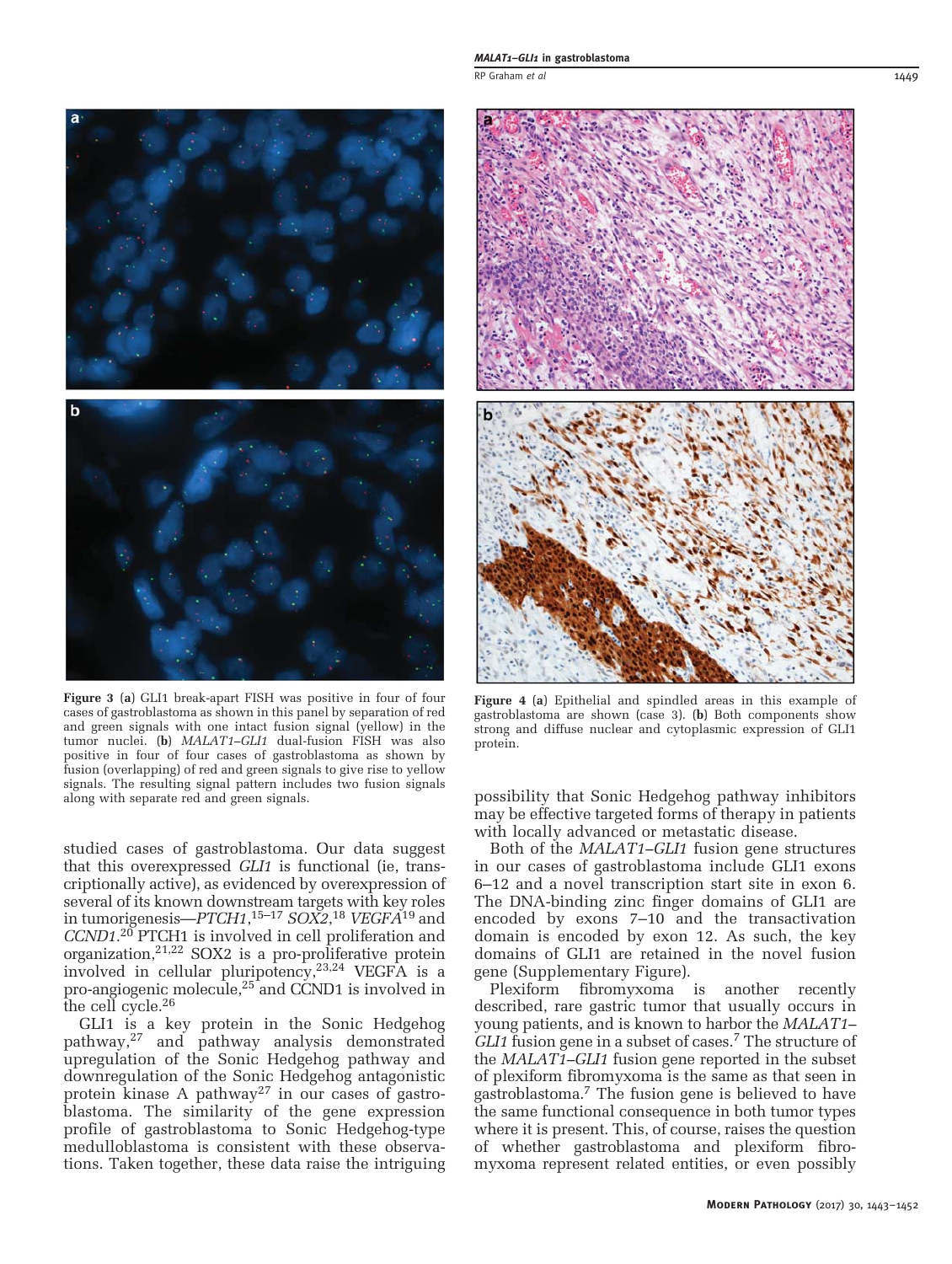

<span id="page-7-0"></span>

Figure 5 This heat map illustrates that by gene expression profiling gastroblastomas group together apart from other tumor types but with close similarity to Sonic hedgehog-type medulloblastoma.

different manifestations of the same entity. However, plexiform fibromyxoma is clinically benign and lacks biphasic morphology, quite different from gastroblastoma[.7,28](#page-8-0)–<sup>36</sup> We strongly suspect that the presence of MALAT1–GLI1 fusions in both of these tumors represents simply another example of identical genetic events in unrelated neoplasms, akin to the PAX3–FOXO1 or PAX3–NCOA1 fusions that may be seen in biphenotypic sinonasal sarcomas and alveolar rhabdomyosarcomas[,37,38](#page-9-0) or the EWSR1– ATF1 fusions seen in clear cell sarcoma and angiomatoid fibrous histiocytoma (among others).[39](#page-9-0)–<sup>41</sup>

In conclusion, we have identified a recurrent oncogenic fusion gene in gastroblastoma, MALAT1– GLI1. Despite the extreme rarity of this tumor, the distinctive clinical, morphological, and molecular genetic features of gastroblastoma strongly support its classification as a unique entity. Awareness of this unusual entity, careful morphological study, and ancillary testing for the MALAT1–GLI1 fusion, GLI1 rearrangement, and/or GLI1 protein overexpression should allow for the confident diagnosis of gastroblastoma, and its distinction from various morphological mimics.

# Acknowledgments

We are grateful for funding support from the Division of Anatomic Pathology, Mayo Clinic and to Janis Donovan and Shari Bartlett for excellent logistical support. We thank the pathologists who referred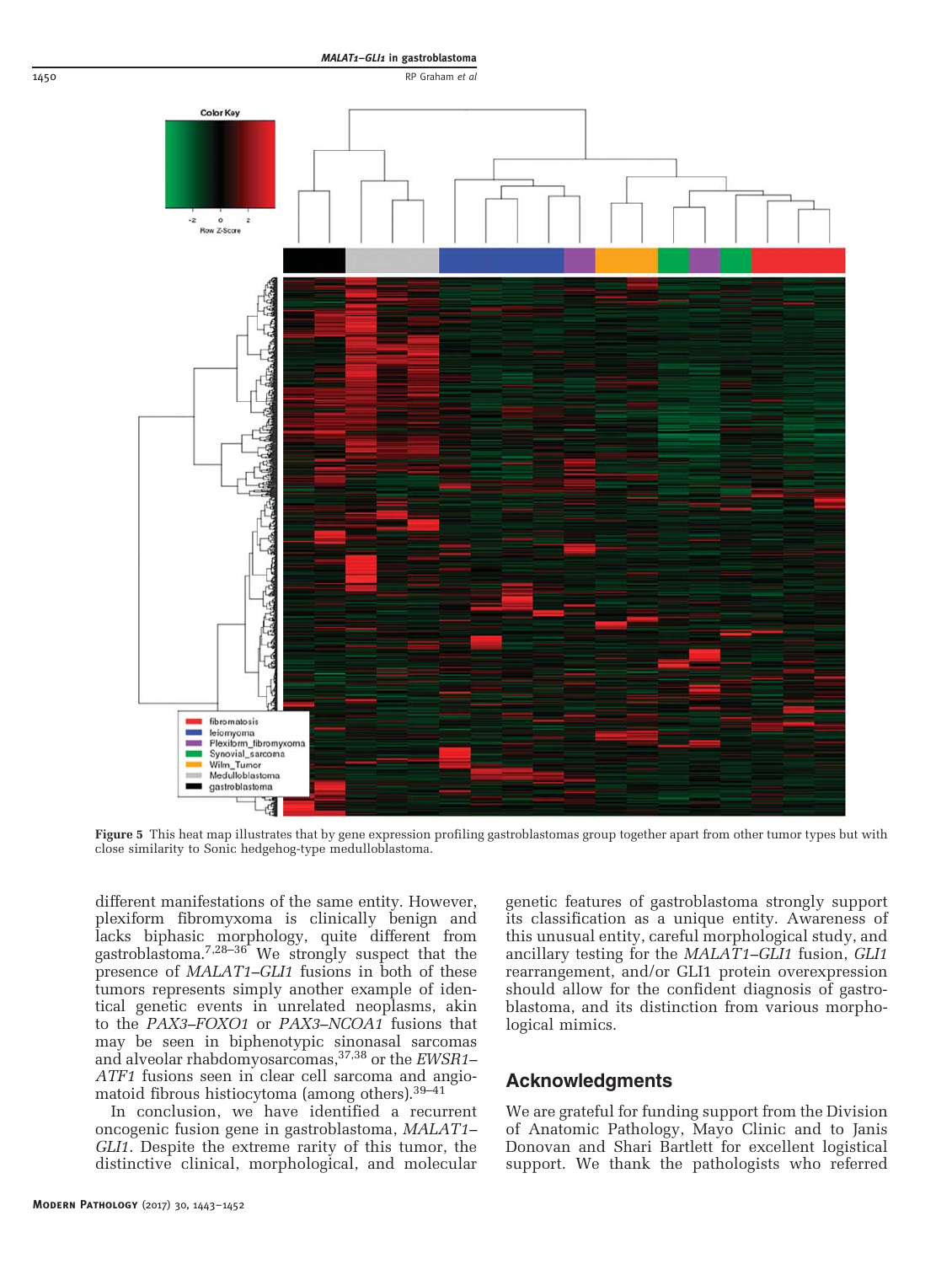<span id="page-8-0"></span>these cases in consultation and in so doing made this study possible. We thank Dr HongZheng Ren for preparing all samples used for the RNASeq analysis. This work was supported in part by funds from the Biomarker Discovery Program Center for Individualized Medicine to JJ and HZR.

# Disclosure/conflict of interest

The authors declare no conflict of interest.

# **References**

- 1 Miettinen M, Dow N, Lasota J, et al. A distinctive novel epitheliomesenchymal biphasic tumor of the stomach in young adults ('gastroblastoma'): a series of 3 cases. Am J Surg Pathol 2009;33:1370–1377.
- 2 Shin DH, Lee JH, Kang HJ, et al. Novel epitheliomesenchymal biphasic stomach tumour (gastroblastoma) in a 9-year-old: morphological, ultrastructural and immunohistochemical findings. J Clin Pathol 2010;63:270–274.
- 3 Wey EA, Britton AJ, Sferra JJ, et al. Gastroblastoma in a 28-year-old man with nodal metastasis: proof of the malignant potential. Arch Pathol Lab Med 2012;136: 961–964.
- 4 Ma Y, Zheng J, Zhu H, et al. Gastroblastoma in a 12 year-old Chinese boy. Int J Clin Exp Pathol 2014;7: 3380–3384.
- 5 Fernandes T, Silva R, Devesa V, et al. AIRP best cases in radiologic-pathologic correlation: gastroblastoma: a rare biphasic gastric tumor. Radiographics 2014;34: 1929–1933.
- 6 Wei J, Xu C, Tai Y. Clinicopathologic features of gastroblastoma. Zhonghua Bing Li Xue Za Zhi 2016;45: 66–68.
- 7 Spans L, Fletcher CD, Antonescu CR, et al. Recurrent MALAT1-GLI1 oncogenic fusion and GLI1 up-regulation define a subset of plexiform fibromyxoma. J Pathol 2016;239:335–343.
- 8 Kim D, Salzberg SL. TopHat-Fusion: an algorithm for discovery of novel fusion transcripts. Genome Biol 2011;12:R72.
- 9 Davila JI, Fadra NM, Wang X, et al. Impact of RNA degradation on fusion detection by RNA-seq. BMC Genomics 2016;17:814.
- 10 Graham RP, Jin L, Knutson DL, et al. DNAJB1-PRKACA is specific for fibrolamellar carcinoma. Mod Pathol 2015;28:822–829.
- 11 Graham RP, Garcia JJ, Greipp PT, et al. FGFR1 and FGFR2 in fibrolamellar carcinoma. Histopathology 2016;68:686–692.
- 12 The Cancer Genome Atlas. Available at URL [http://](http://cancergenome.nih.gov/) [cancergenome.nih.gov/](http://cancergenome.nih.gov/). Accessed January 2, 2017.
- 13 Gao J, Aksoy BA, Dogrusoz U, et al. Integrative analysis of complex cancer genomics and clinical profiles using the cBioPortal. Sci Signal 2013;6:pl1.
- 14 Ji P, Diederichs S, Wang W, et al. MALAT-1, a novel noncoding RNA, and thymosin beta4 predict metastasis and survival in early-stage non-small cell lung cancer. Oncogene 2003;22:8031–8041.
- 15 Nilsson M, Unden AB, Krause D, et al. Induction of basal cell carcinomas and trichoepitheliomas in mice

overexpressing GLI-1. Proc Natl Acad Sci USA 2000;97: 3438–3443.

- 16 Dahmane N, Lee J, Robins P, et al. Activation of the transcription factor Gli1 and the Sonic hedgehog signalling pathway in skin tumours. Nature 1997;389: 876–881.
- 17 Agren M, Kogerman P, Kleman MI, et al. Expression of the PTCH1 tumor suppressor gene is regulated by alternative promoters and a single functional Gli-binding site. Gene 2004;330:101–114.
- 18 Bora-Singhal N, Perumal D, Nguyen J, et al. Gli1 mediated regulation of Sox2 facilitates self-renewal of stem-like cells and confers resistance to EGFR inhibitors in non-small cell lung cancer. Neoplasia 2015;17: 538–551.
- 19 Meerang M, Berard K, Felley-Bosco E, et al. Antagonizing the Hedgehog pathway with vismodegib impairs malignant pleural mesothelioma growth in vivo by affecting stroma. Mol Cancer Ther 2016;15: 1095–1105.
- 20 Hegde GV, Munger CM, Emanuel K, et al. Targeting of sonic hedgehog-GLI signaling: a potential strategy to improve therapy for mantle cell lymphoma. Mol Cancer Ther 2008;7:1450–1460.
- 21 Jia Y, Wang Y, Xie J. The Hedgehog pathway: role in cell differentiation, polarity and proliferation. Arch Toxicol 2015;89:179–191.
- 22 Ingham PW. The patched gene in development and cancer. Curr Opin Genet Dev 1998;8:88–94.
- 23 Lai YS, Chang CW, Pawlik KM, et al. SRY (sex determining region Y)-box2 (Sox2)/poly ADP-ribose polymerase 1 (Parp1) complexes regulate pluripotency. Proc Natl Acad Sci USA 2012;109:3772–3777.
- 24 Feng R, Wen J. Overview of the roles of Sox2 in stem cell and development. Biol Chem 2015;396: 883–891.
- 25 Neufeld G, Cohen T, Gengrinovitch S, et al. Vascular endothelial growth factor (VEGF) and its receptors. FASEB J 1999;13:9–22.
- 26 Stacey DW. Cyclin D1 serves as a cell cycle regulatory switch in actively proliferating cells. Curr Opin Cell Biol 2003;15:158–163.
- 27 Gorojankina T. Hedgehog signaling pathway: a novel model and molecular mechanisms of signal transduction. Cell Mol Life Sci 2016;73:1317–1332.
- 28 Duckworth LV, Gonzalez RS, Martelli M, et al. Plexiform fibromyxoma: report of two pediatric cases and review of the literature. Pediatr Dev Pathol 2014;17:  $21 - 27$ .
- 29 Miettinen M, Makhlouf HR, Sobin LH, et al. Plexiform fibromyxoma: a distinctive benign gastric antral neoplasm not to be confused with a myxoid GIST. Am J Surg Pathol 2009;33:1624–1632.
- 30 Sing Y, Subrayan S, Mqadi B, et al. Gastric plexiform angiomyxoid myofibroblastic tumor. Pathol Int 2010; 60:621–625.
- 31 Kim A, Bae YK, Shin HC, et al. Plexiform angiomyxoid myofibroblastic tumor of the stomach: a case report. J Korean Med Sci 2011;26:1508–1511.
- 32 Lee PW, Yau DT, Lau PP, et al. Plexiform fibromyxoma (plexiform angiomyxoid myofibroblastic tumor) of stomach: an unusual presentation as a fistulating abscess. Int J Surg Pathol 2014;22:286–290.
- 33 Li P, Yang S, Wang C, et al. Presence of smooth muscle cell differentiation in plexiform angiomyxoid myofibroblastic tumor of the stomach: a case report. Int J Clin Exp Pathol 2014;7:823–827.